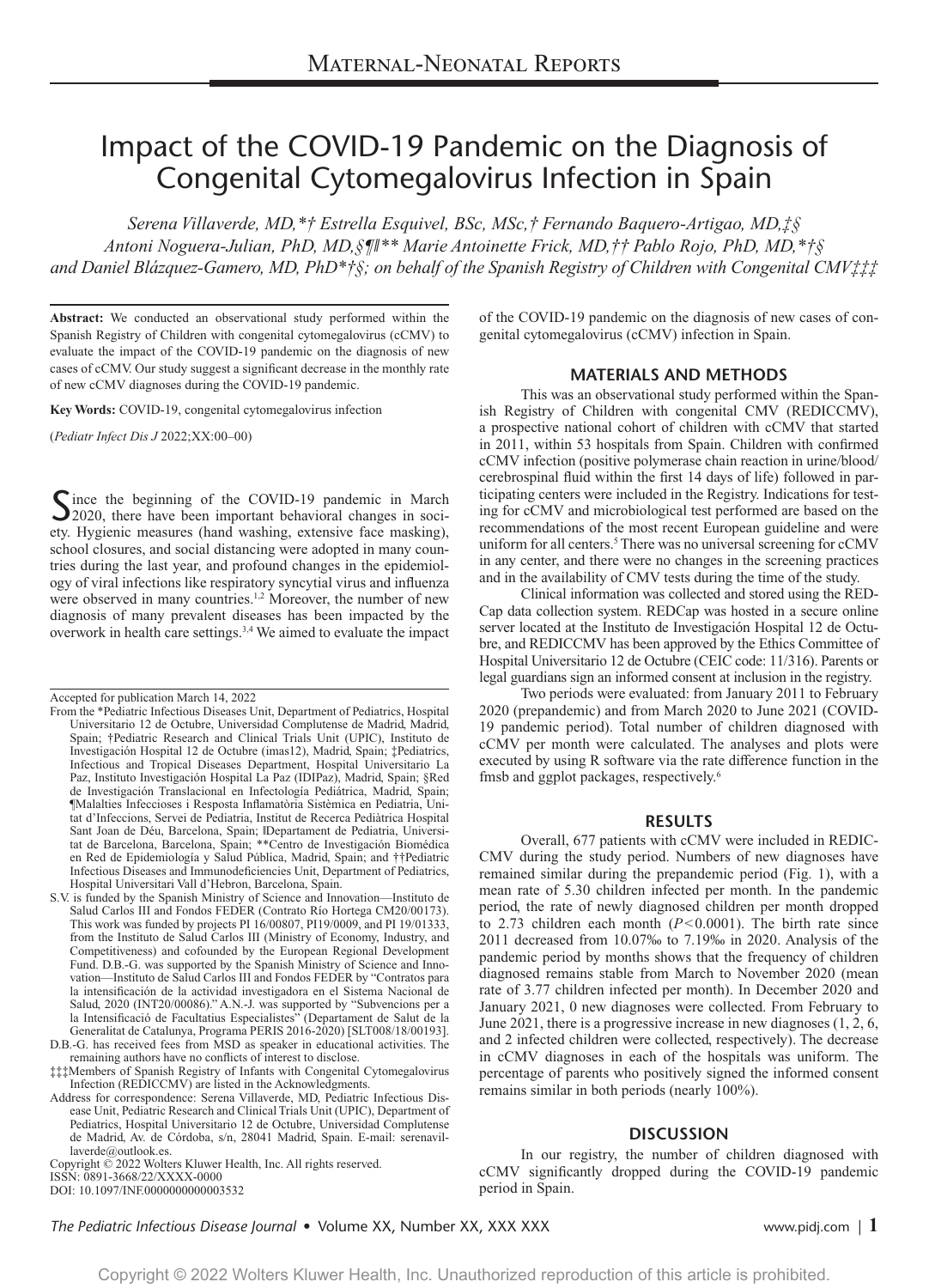

FIG. 1. Rate of infection along the study period (January 2011–June 2021) standardized like the number of children infected per month. \*Period between March 2020–June 2021.

There are different reasons that could explain this finding. On one hand, important changes in social behaviors and hygiene habits at a population level have been implemented to prevent the spread of COVID-19. It should be noted that one of the most important routes of CMV transmission is through direct contact with body fluids (saliva or urine). On March 15, 2020, a lockdown began for 99 days in Spain and all nonessential workers stayed at home without other social contacts. Moreover, schools and nurseries were closed from March 10, 2020, to September 2020 (approximately 170 days). However, schools and workplaces did not regain full activity until months after the designated dates, so both children and adults stayed home even longer. Since a major source of CMV transmission to parents is from young children in daycare, this could be a powerful declining factor, especially considering that these temporary measures were maintained for at least 6 months.<sup>8</sup> Universal masking and boosted hand washing may have also contributed to decreased CMV transmission rates, as demonstrated for other viruses such as respiratory syncytial virus and influenza when compared with the prepandemic era.<sup>1,2,7</sup>

On the other hand, the ability of health care systems to concomitantly diagnose and treat non-COVID-19 diseases during the COVID-19 pandemic has been strained.<sup>1,2</sup> During this period, overloaded health professionals faced a tsunami of COVID-19 cases and, sometimes, non-COVID-19 conditions remained underdiagnosed.3,4 Pregnant women and newborns experienced some limitations in accessibility to health care resources during the pandemic period as well, potentially contributing to a decrease in the diagnosis of congenital infections.<sup>9</sup> Regarding the lack of availability of CMV detection tests, the laboratories of REDICCMV centers did not report a decrease in material resources, so we do not believe that this could be a contributor. Nonetheless, the possibility of a

subnotification of new patients to the registry, related to the difficulties in the normal work routines, is low because of the care burden of REDICCMV pediatricians during the pandemic has not increased significantly, so underreporting is not expected. On the other hand, it should be noted that REDICCMV centers did not alter their usual screening routines during the pandemic period.

Based on the data from our sample, we believe it plausible that the need to keep adults and children at home during the COVID-19 pandemic may have contributed to the decrease CMV infection in pregnant women. Given that there is little progress in preventing cCMV, our results could provide additional data to support efforts to educate parents, and especially pregnant women, on steps to reduce the risk of CMV infection during pregnancy. The results observed may not be generalizable to other countries; however, Fernández et al have already reported a decrease in the prevalence of cCMV comparing 2019 and 2020 in the context of universal screening program carried out in 4 Portuguese hospitals.<sup>9</sup> It would be interesting to maintain continuous surveillance of the prevalence of cCMV to see if this trend continues.

To conclude, our data suggest a significant decrease in the monthly rate of new cCMV diagnoses in Spain during the COVID-19 pandemic, which could be both because of the prevention and hygiene measures adopted by the population to prevent SARS-CoV-2 infection and least likely, to the underdiagnoses caused by the strained health care systems.

## **ACKNOWLEDGMENTS**

Spanish Registry of Infants with Congenital Cytomegalovirus Infection (REDICCMV): Reigosa Agúndez- (Hospital Infanta Leonor), Ojembarrena Alonso- (Hospital Puerta del Mar),

**2** <sup>|</sup> www.pidj.com *© 2022 Wolters Kluwer Health, Inc. All rights reserved.*